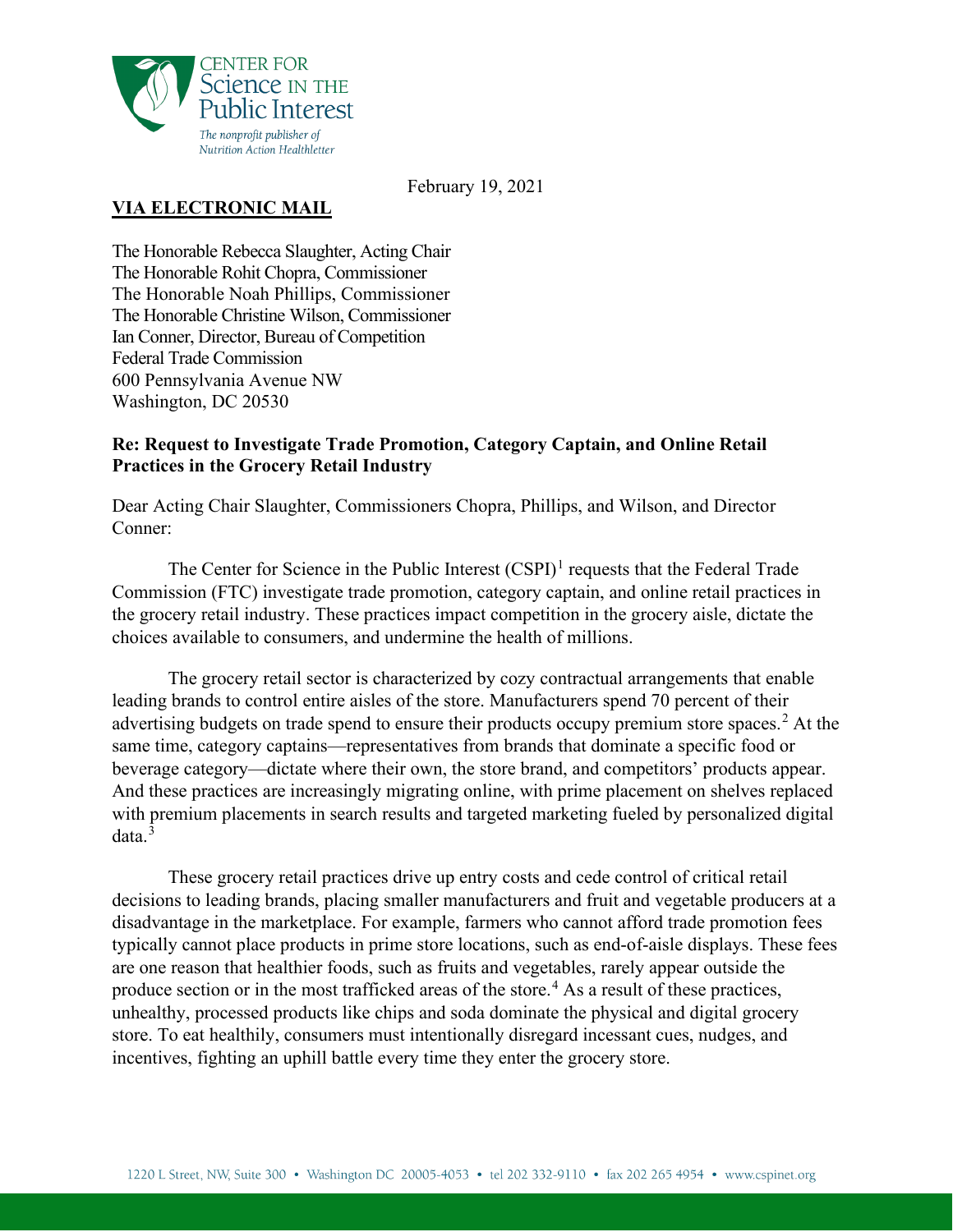Grocery retail practices are ripe for re-examination. The FTC last investigated trade promotion practices in 2003, and then only focused on the narrow issue of slotting fees and reached no concrete recommendations. To our knowledge, the Commission has never investigated online marketing practices for food retailers.

The significant changes in the marketplace since the FTC's prior investigation of food retail practices suggest the need for a new, broader, and deeper investigation. Since 2003, category captain arrangements have become the norm and manufacturers have continued to spend an increasing proportion of their advertising budgets on trade promotion.<sup>[5](#page-8-1)</sup> At the same time, online grocery platforms are rapidly developing. In January 2020, the Food Marketing Institute (FMI) estimated that by 2025, online grocery sales will reach \$143 billion in sales.<sup>[6](#page-8-2)</sup> That projection, which came prior to the pandemic, is likely conservative,<sup>[7](#page-8-3)</sup> especially because the U.S. Department of Agriculture recently enabled nearly 35 million Supplemental Nutritional Assistance Program (SNAP) participants to use their benefits online.<sup>[8](#page-8-4)</sup>

CSPI encourages the FTC to use its subpoena power under section 6(b) of the FTC Act to compel retailers to produce information regarding in-store and online practices. CSPI further requests that the FTC publicly report its findings regarding retailers' in-store and online trade promotion, category management, and personalized data use practices. Such a report would be a useful source to inform guidelines that protect consumer interests in choice, competition, and health. By curbing anticompetitive practices that harm smaller food brands, fresh fruit and vegetable producers, and the consumer, the FTC can also correct for public health harms that these practices exacerbate.

Below, we explain why an FTC investigation of food retail trade practices is both necessary and timely. In the first section, we describe specific ways in which grocery retailers' trade promotion, category captain, and online retail practices threaten competition. In the second section, we detail the impact these practices have on health. The third section outlines why the time is ripe for the FTC to investigate grocery retailer's practices. The final section suggests the specific elements on which the FTC should focus its investigation.

## **I. Food Retailers' Trade Promotion, Category Captain, and Online Retail Practices Pose Antitrust Concerns**

## **A. Trade Promotion Practices**

Trade promotion practices are arrangements in which food and beverage manufacturers pay grocery retailers to promote and place their products. These arrangements have a profound impact on the food environment, and consequently, on market fairness and public health.

Trade spend contracts, which the industry refers to as cooperative marketing agreements (CMAs), are typically voluminous documents that specify expectations for retailers regarding the promotion, placement, and pricing of a manufacturer's product. In exchange for these promotional activities, manufacturers pay substantial fees to retailers, including in the form of "slotting fees," "staying fees," "display fees," and "free fill."[9](#page-8-5)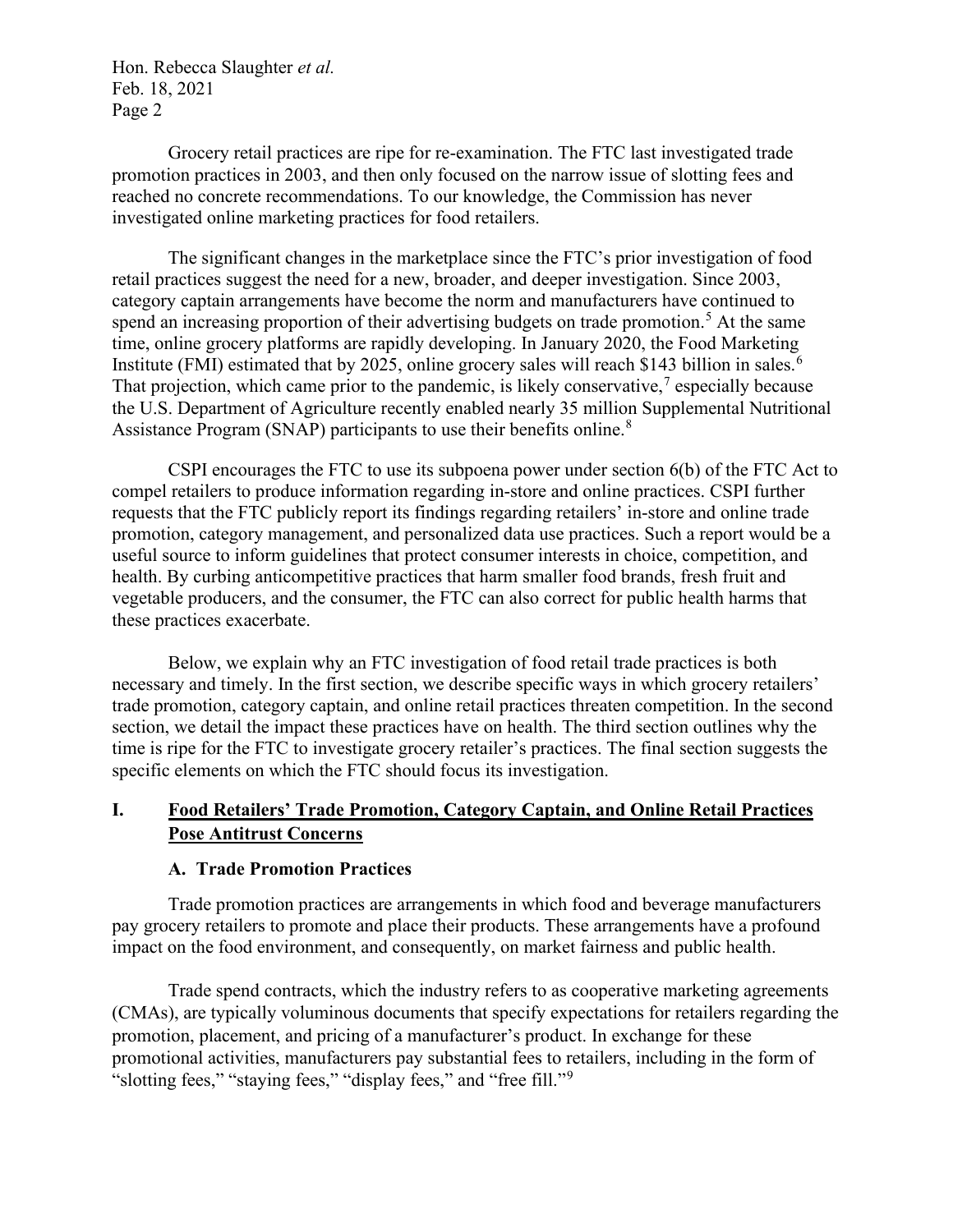CMAs determine which products retailers sell and how visibly they market the products in stores and online. To influence consumer decisions, CMAs typically dictate the amount of space allocated to a particular product; specify where in the store a product is featured; require retailers to "cross promote" or market certain foods together; determine the number of free items manufacturers will provide; and allow retailers to provide price promotions.<sup>[10](#page-8-6)</sup>

Trade promotion practices have a significant impact on consumer purchasing behavior. For example, shelf space, in and of itself, has a promotional effect.<sup>[11](#page-8-7)</sup> Prime locations, such as the middle shelf, checkout aisle, or aisle end, can also increase purchases.[12](#page-8-8) Checkout, in particular, is one of the locations most likely to prompt purchases: this area can be eight times as profitable per square foot as other parts of the store.[13](#page-8-9)

The details of such trade promotion agreements are largely unavailable to the public. But a portion of an apparent CMA from 2012 between three outlets of a grocery store and a manufacturer of sugar sweetened beverages that we have viewed provides some indication of how these contracts curb retailers' independence, dictate the retail environment, and manipulate consumer choice.[14](#page-8-10) 

For \$45,566, or roughly \$1.35 per case sold, the three stores agreed to meet requirements favorable to the manufacturer for cold storage, in-store displays, and advertising in store circulars. Specifically, the CMA required the retailer to:

- Stock two of the manufacturer's products for every one of its primary competitors in coolers. For self-checkout aisles, the CMA required that the manufacturer's products comprise at least 50% of the cooler space.
- Feature the manufacturer's products in displays every week of the year, and include its products on end caps, on "shopper occasions" (holidays), in island racks, and other miscellaneous displays; and
- Dedicate a percent of store circular advertising to the manufacturer's products.

Arrangements like these are not an anomaly; they drive the market. Trade promotion practices are so effective at compelling impulse purchases that manufacturers now spend twice as much on in-store product promotion as on traditional advertising.<sup>[15](#page-8-11)</sup> Given that trade promotion involves such high entry costs, trade promotion practices can disadvantage smaller manufacturers and fruit and vegetable producers, making it more difficult for them to introduce new products or expand the market of their existing products.

It has been estimated that getting a new product into a national chain can cost between \$1.5 to \$3 million.<sup>[16](#page-8-12)</sup> When retailers demand fees that only dominant suppliers can afford to pay, it effectively forecloses competitive opportunities for alternative suppliers and decreases consumer choice.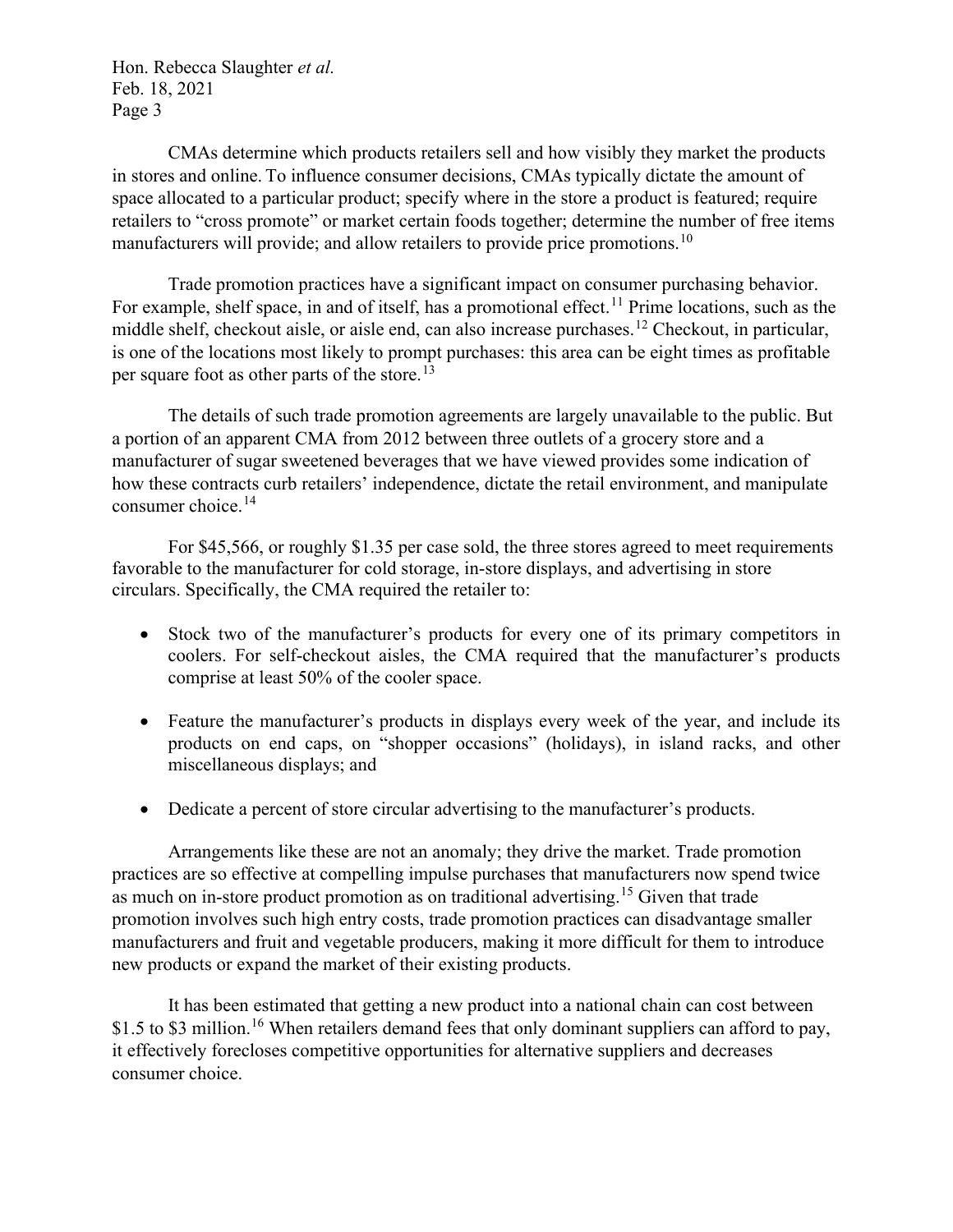#### **B. Category Captain Arrangements**

Category captain arrangements are another practice that has gained traction and given food and beverage manufacturers increased control over the retail food environment. In category captain arrangements, retailers outsource key decisions about product pricing, placement, and promotion to the dominant manufacturer in a given food category (*e.g.*, bread).[17](#page-8-13) 

In a typical category captain arrangement, retailers provide the category captain all relevant data on the category, including other manufacturers' prices, unit sales, and promotional plans.[18](#page-8-14) The category captain uses these data to, among other things, create a detailed drawing of the shelf layout, known as a "planogram," which determines where on the shelf, and in how many slots on the shelf, its products and competitors' products appear.<sup>[19](#page-8-15)</sup> Retailers charge manufacturers a fee for the right to serve as the category captain, frequently requiring category captains to invest in specific databases for the retailers' benefit, and may require captains to use their own resources to directly manage the shelf space.<sup>20</sup>

By providing the category captain access to competitors' insider information and ceding it extensive authority, retailers virtually ensure critical retail decisions favor the captain's brands at the expense of their rivals or potential rivals, raising serious antitrust concerns. As former FTC Commissioner Thomas Leary said in 2004, "the idea [of category captain arrangements] . . . set off every antitrust alarm" and, despite arguments about the arrangement's competitive benefits, "still  $\ldots$  present high antitrust risks."<sup>[21](#page-8-17)</sup>

## **C. Online Retail and Personalized Data Collection Practices**

The food retail industry's increasing utilization of online shopping and marketing poses new challenges as well as a variant of some of the anti-competitive practices that have long existed in brick-and-mortar grocery stores.

In the online retail environment, prime placement on grocery store shelves is replaced with premium placements in search results or on landing pages, banner ads, pop-ups, and email promotions.[22](#page-8-18) Companies like Hershey, for example, have encouraged retailers to include a host of digital promotions on the checkout page. The manufacturer's suggestions included a "just add Hershey's" feature to earn free shipping and pop-ups to advertise products like chocolate chips when orders include baking ingredients.<sup>[23](#page-8-19)</sup>

Trade promotion practices are thus playing out online as well, with larger food and beverage companies paying retailers to prominently price, place, and promote their products within results. Like its in-store relative, these practices disadvantage newer, smaller companies in the marketplace, making it more difficult for them to introduce new products and brands.<sup>[24](#page-8-20)</sup> These practices also raise the risk that consumers are deceived, as consumers expect that search results are ranked based on relevance to a search query, not on hidden payments by a third party whose products are for sale.<sup>[25](#page-8-21)</sup>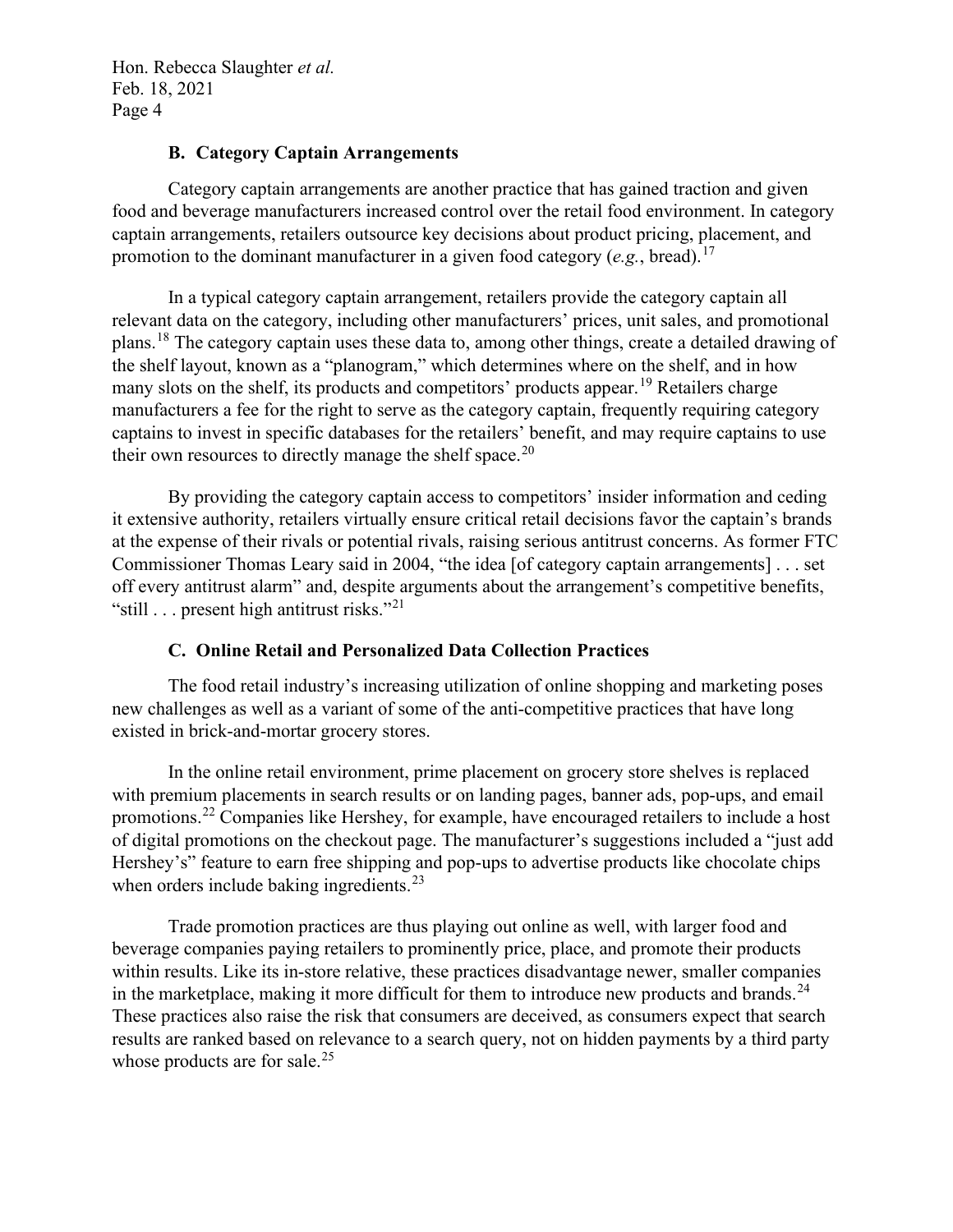Technology has also evolved to allow retailers to better collect and use personalized digital data. Specialized software can track an individual, analyze behavior patterns, and develop a unique profile, allowing companies to tailor marketing to that person.<sup>[26](#page-8-22)</sup> Targeted marketing technology allows marketers to mine customers' purchase and search histories, meaning that an individual's one-time purchase can become the basis for an ongoing promotion. As one Hershey executive put it: "Once that customer buys one of our snacks, it'll likely stay on their pre-loaded list for the next purchase—and we move that unplanned 'impulse' purchase into a planned one."[27](#page-8-23)

Large companies have greater resources to take advantage of this emerging technology, allowing personalized digital data to feed into and enhance the anti-competitive impact of trade promotion practices and category captain practices. Personalized data can also power deceptive online practices. Use of personalized data raises important questions around consent, specifically "what users are agreeing to do and share online, and how far businesses can go in leading them to make decisions."[28](#page-8-24)

## **II. Grocery Retail Industry's Practices Impact on Health**

As of 2015, 90 percent of Americans—SNAP participants, food-insecure individuals, and higher-income customers—do their usual food shopping at a grocery store or supercenter.<sup>[29](#page-9-0)</sup> Grocery stores are the top source of foods and beverages, providing more than 60 percent of a household's weekly calories, on average.<sup>[30](#page-9-1)</sup>

Though grocery stores offer for sale a wide range of healthy products, they also are the source of a majority of the unhealthy foods and beverages in Americans' diets. Approximately 70 percent of the sugary beverages children drink come from food retail.<sup>[31](#page-9-2)</sup> Grocery stores are also adults' primary source of sugar-sweetened beverages and unhealthy snack foods.<sup>[32](#page-9-3)</sup> In one national chain, which uses a nutrient profiling system that awards zero, one, two, or three stars to indicate the healthfulness of products, only 24 percent of in-store products qualified for even a single star. $33$ 

The market imbalance created by the grocery retail industry's practices discussed in this letter have a significant impact on the unhealthful offerings in grocery stores. Simply put, when big soda and snack companies control supermarket space, unhealthy foods dominate. One study found that the more grocery stores promote less-healthy items in key locations, the less money shoppers spend, proportionally, on fruits and vegetables.<sup>[34](#page-9-5)</sup> Another study of in-store placement and promotion found that, on average, sugary drinks appear in 25 and unhealthy foods in 40 different places across the grocery store, but healthy foods like fruit and vegetables appear in only one section.<sup>[35](#page-9-6)</sup>

Online, the use of contracts and fees to promote food and beverage products can also have an outsized impact on consumers' choice. From the online scan CSPI conducted, we know that more than half of products promoted on retailers' websites are unhealthy, and only 24 percent of emails that retailers sent were for healthy products.<sup>[36](#page-9-7)</sup> Product promotions are not the only way online retailers push unhealthy products; retailers also use price and search results that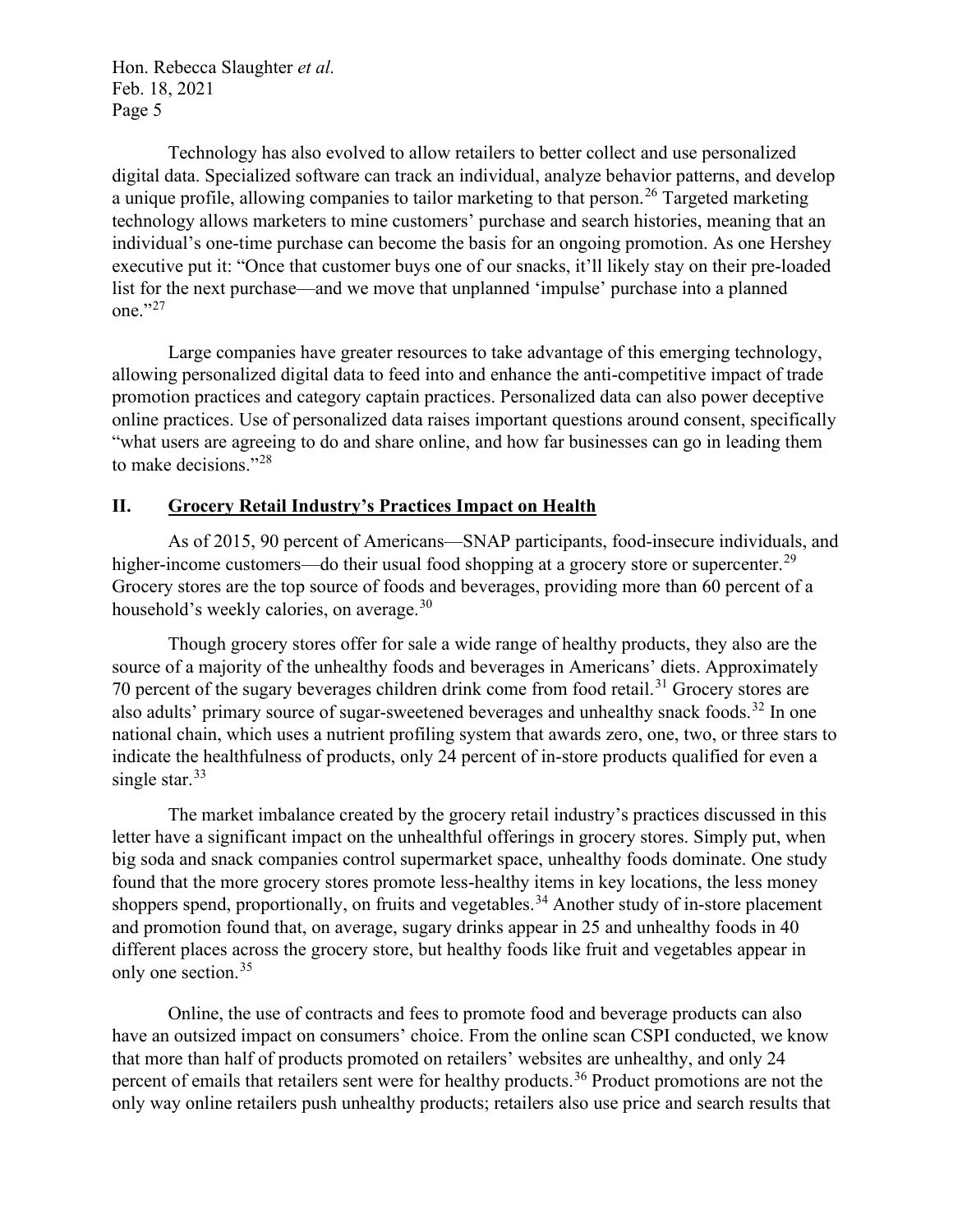encourage unhealthy purchases. In our scan, online retailers offered greater discounts for unhealthy versus healthy products. They also prioritized unhealthy products in search results. When CSPI evaluated the first three products that appeared in the search results for five staple categories (milk, bread, cereal, drinks, and chicken), we found that more than half were unhealthy.<sup>[37](#page-9-8)</sup>

Thus, the practices of the retail food industry not only dampen competition, stifle innovation, and result in less choice in the food aisle, they also play an enormous role in the healthfulness of food choices available to consumers.

#### **III. Need for Investigation**

The FTC has no policies or rules to counter the risk food retail practices pose to competition and public health, and it lacks sufficient, up-to-date information concerning these practices to develop informed policy.

Although the agency has investigated issues related to online retail in general, $38$  the FTC has yet to examine online food retail or how industry uses personalized digital data for food marketing purposes. The FTC has twice previously considered food retail practices. In 2000, the FTC conducted a public workshop on marketing practices in the grocery industry. The workshop resulted in a 2001 report, but reached few conclusions other than recommending that more research be undertaken and that the FTC refrain from issuing industry guidance at that time "when much remains to be learned."<sup>[39](#page-9-10)</sup> As the report explained, the workshop "could not and did not, resolve all the questions" and, as the details of these marketing practices are "competitively sensitive," it appears large manufacturers declined to participate and the discussion "necessarily had to be general."<sup>[40](#page-9-11)</sup>

In 2003, the FTC conducted a case study of slotting fees in five product categories.<sup>[41](#page-9-12)</sup> To conduct the case study, the FTC sent a voluntary request to nine retailers (of which seven responded) asking for data, documents, and responses on the retailers' slotting fees.<sup>[42](#page-9-13)</sup> This case study was narrowly focused on slotting fees; made general findings about the frequency of slotting fees utilization (as high as 90%), their costs (between \$1.5 million and \$2 million for a nationwide introduction of new product), and retailers' justifications for requiring them, and again resulted in no concrete recommendations.<sup>43</sup>

In short, these two efforts only scratched the surface of the many serious issues raised by food retailers' practices and did so at a time when online purchases were much less common than they are today. There is an urgent need for the Commission to re-investigate grocery sector practices both in-store and online. The increasingly pervasive practices of trade promotion and category management, when coupled with personalized data collection, have the potential to threaten competition, limit consumer choice, and, ultimately, harm public health.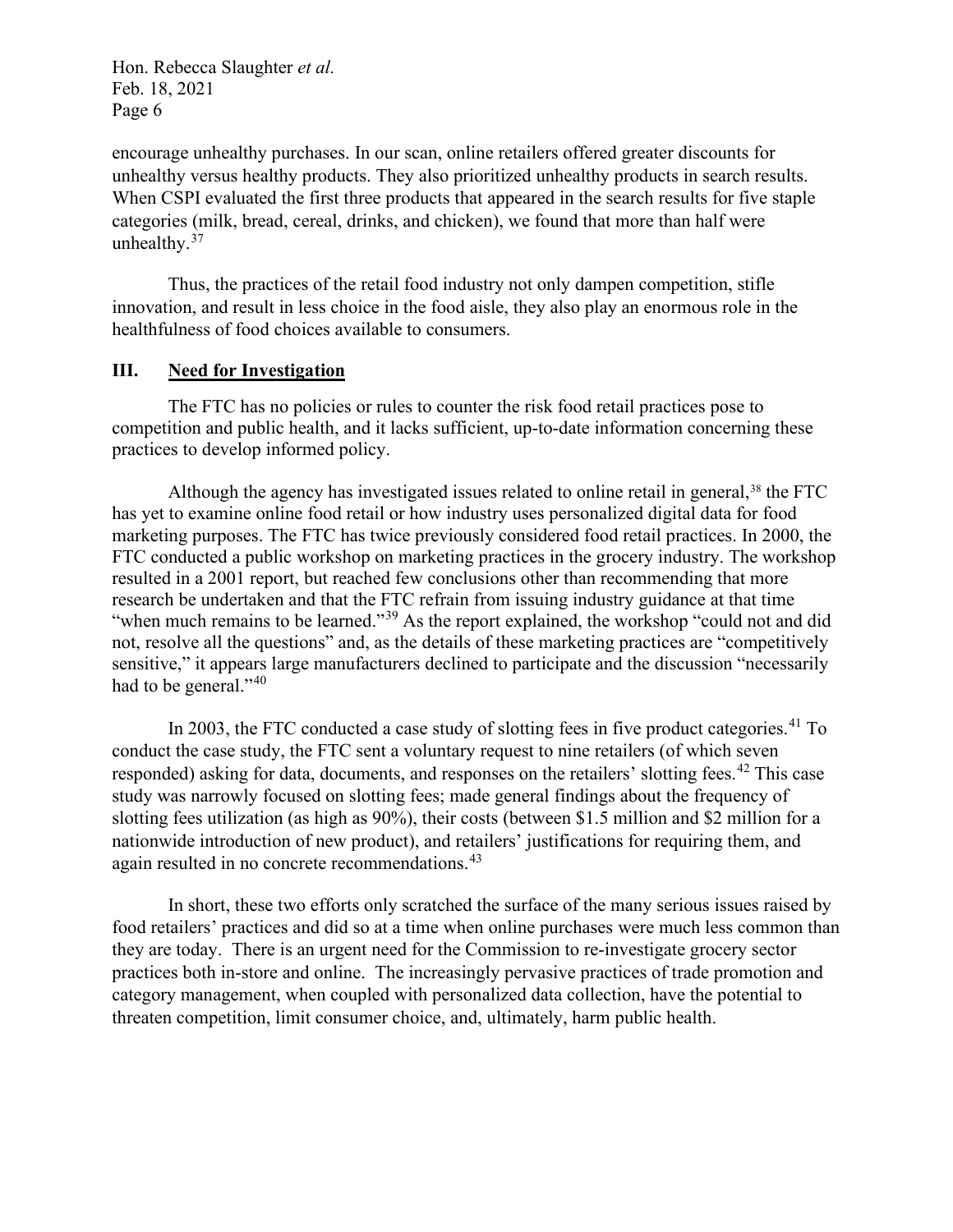#### **IV. Request for Investigation**

Section 6 of the FTC Act grants FTC the authority to undertake investigations of general industry practices. These provisions give the Commission a variety of methods to obtain information, including the power to issue civil investigative demands. Section 6(b) enables the FTC:

[t]o require, by general or special orders, persons, partnerships, and corporations, engaged in or whose business affects commerce . . . to file with the Commission . . . reports or answers in writing to specific questions, furnishing to the Commission such information as it may require  $\dots$ .<sup>[44](#page-9-15)</sup>

As a first step, we request that the FTC issue a Section 6(b) request for information on trade promotion, category management, and online retail practices in the grocery retail sector. In particular, the FTC should compel grocery retailers and/or food and beverage manufacturers to provide information that includes:

- (1) An identification of all food and beverage manufacturers with which retailers have trade promotion and category management agreements and the brands and products covered under those agreements;
- (2) A description of the various in-store and online trade promotions offered by retailers and information sufficient to understand the fees received from manufacturers for these trade promotions by promotion form and product category;
- (3) A description of the retailers' category captain arrangements, including the manner in which the retailer selects category captains and the specific division of various category decisions between the retailer and category captain, a description of controls that a category captain exercises over in-store arrangements, including placing, promotion and pricing, and an estimation of the dominance of category captains by market share within the relevant category;
- (4) Representative examples of trade promotion and category management agreements;
- (5) Acquisition, sale, and use of consumer data and its impact on trade promotion, category management, or other decisions, including:
	- (a) the source(s) of each type of personal data;

(b) the procedures or means by which each such type of personal data is collected, generated, or derived;

(c) whether and how the company acquires the consent of consumers before obtaining, generating, disseminating, and/or storing the personal data of said consumers; and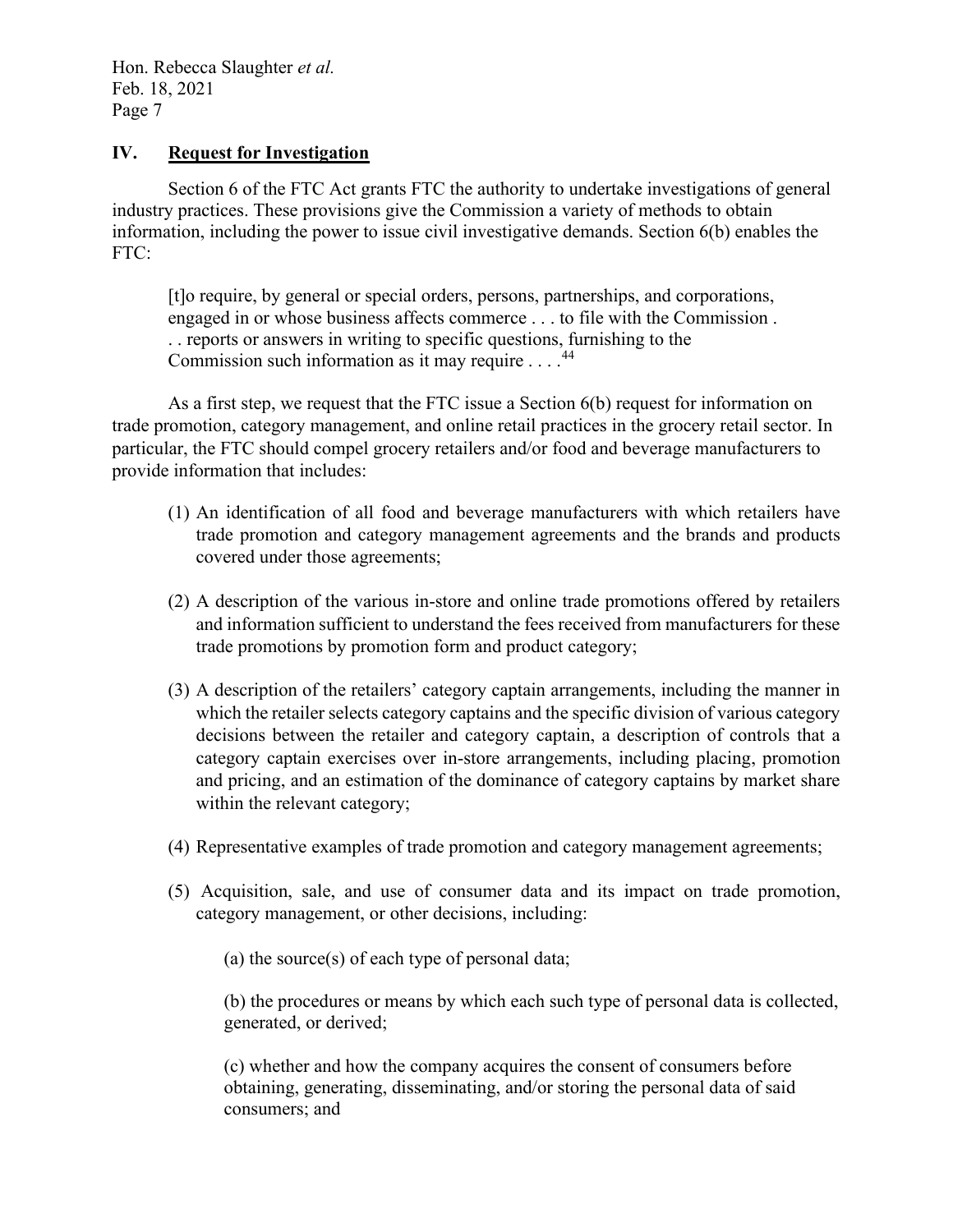(d) how the company uses these datal; and

(6) Information sufficient to show grocery retail sales by product category, the market share of major food and beverage manufacturers by product category, and the market share of major grocery retailers in the grocery sector, including sufficient historical and other necessary data on such figures to perform a trend analysis.

CSPI further requests that the FTC publicly report its findings regarding retailers' in-store and online trade promotion, category management, and personalized data use practices; and that the report discuss these practices' impact on the fairness of the marketplace, the range of consumer choices, and public health. Such a report would be a useful source to inform guidelines that protect the consumer interest in choice, competition, and health.

#### **V. Conclusion**

CSPI requests that the FTC investigate and issue guidance concerning trade promotion, category captain, and online retail practices in the grocery retail industry. These practices impact competition in the grocery aisle, dictate the choices available to consumers, and undermine the health of millions. By curbing anti-competitive practices that harm smaller food brands, fresh fruit and vegetable producers, and the consumer, the FTC also has an opportunity to address the public health harms that these practices exacerbate.

We would be pleased to discuss this or related issues with you at your convenience.

Respectfully,

Peter Lurie, M.D., M.P.H. President and Executive Director Center for Science in the Public Interest

Laura MacCleery, J.D. Policy Director Center for Science in the Public Interest

<span id="page-7-0"></span><sup>1</sup> CSPI is America's Food and Health Watchdog, a non-profit consumer education and advocacy organization that has worked since 1971 to improve the public's health through better nutrition and safer food. The organization does not accept government or corporate donations and is supported by donations from individuals and foundations and subscribers to its *Nutrition Action Healthletter*.

<span id="page-7-1"></span><sup>2</sup> American Antitrust Institute (AAI), Federal Trade Commission Guides for Advertising Allowances and Other Merchandising Payments and Services: Comment of the American Antitrust Institute 3 (Jan. 29, 2013), [https://bit.ly/38126br.](https://bit.ly/38126br)

<span id="page-7-2"></span><sup>3</sup> CSPI, Scroll and Shop: Food Marketing Migrates Online 10, 14-16 (Jan. 2020), https://bit.ly/3qrQ5nO.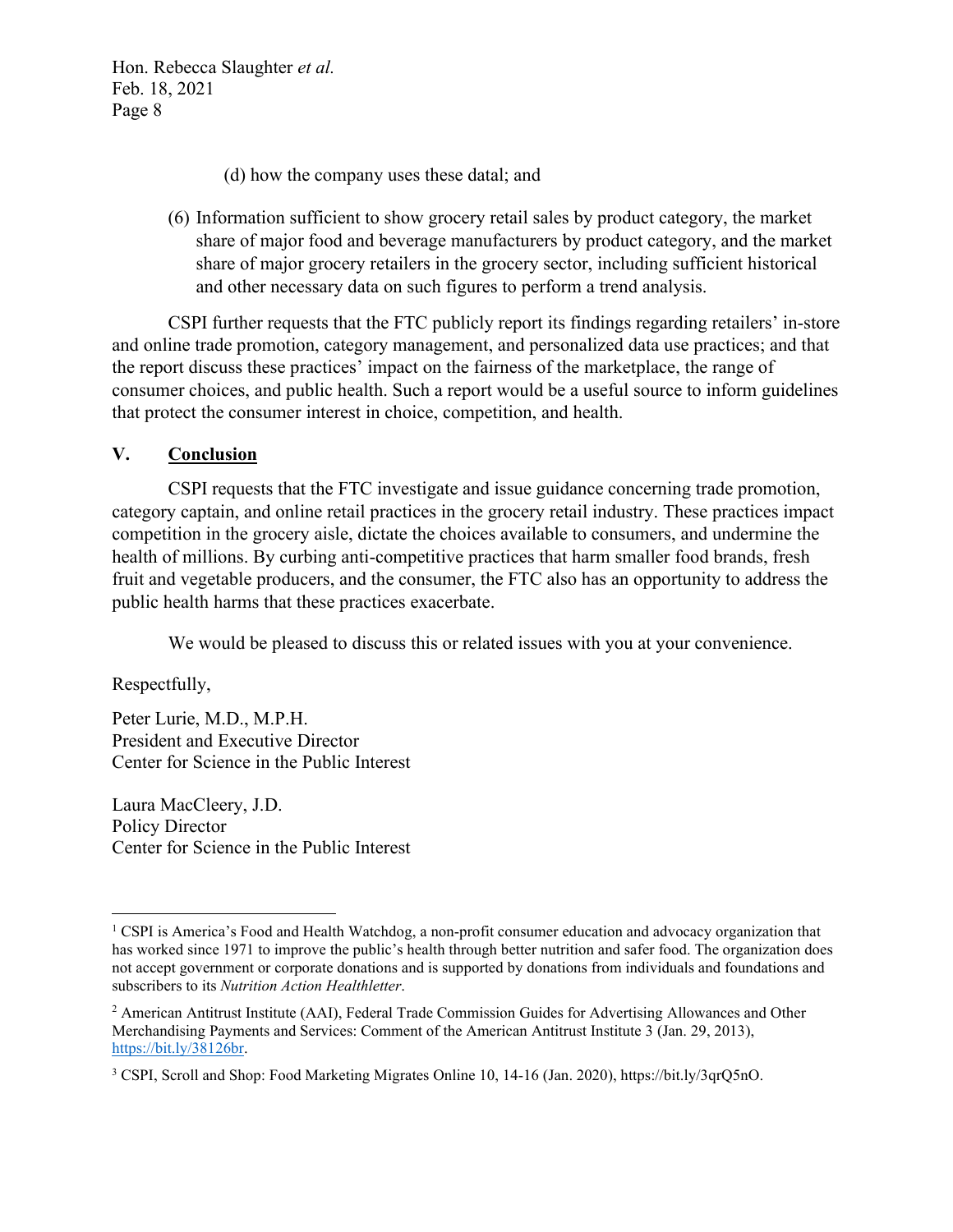<span id="page-8-0"></span><sup>4</sup> Deborah Cohen *et al.*, *Beverage Marketing in Retail Outlets and The Balance Calories Initiative*, 115 Prev. Med. 1 (2018).

<span id="page-8-1"></span><sup>5</sup> AAI, Federal Trade Commission Guides for Advertising Allowances and Other Merchandising Payments and Services at 3, 17.

<span id="page-8-2"></span><sup>6</sup> Laura Reiley, *Bigger Hauls, Fewer Choices: How the Pandemic Has Changed Our Grocery Shopping Habits Forever: A Permanent Shift Toward Online Shopping Means Less Innovation, Fewer New Brands and, for Some People who Lack Choices, Reinforcement of Unhealthy Eating Patterns*, Wash. Post (Sept. 1, 2020), [https://wapo.st/3tjpWto.](https://wapo.st/3tjpWto)

<span id="page-8-3"></span> $^7$  *Id.* 

<span id="page-8-4"></span><sup>8</sup> *USDA Expands Access to Online Shopping in SNAP, Invests in Future WIC Opportunities*, USDA FNS, (Nov. 2, 2020), [https://www.fns.usda.gov/news-item/fns-001820;](https://www.fns.usda.gov/news-item/fns-001820) *Supplemental Nutrition Assistance Program Participation and Costs*, USDA FNS (Dec. 11, 2020), [https://bit.ly/3oFOidj.](https://bit.ly/3oFOidj)

<span id="page-8-5"></span><sup>9</sup> CSPI, Rigged: Supermarket Shelves for Sales 4, 17-18, 22-32 (Sept. 2016)[, https://bit.ly/2NRGI2l.](https://bit.ly/2NRGI2l) Slotting fees are payments to introduce a new product. Staying fees are payments manufacturers must pay to remain on store shelves. Display fees are payments for premium spots, like an end-of-aisle display. Free-fill refers to the practice of providing free product to the retailer as a form of payment for various in-store promotional activities. *Id.*

<span id="page-8-6"></span> $10 \, \text{Id}$ 

<span id="page-8-7"></span><sup>11</sup> Donald Rose, *Access to Healthy Food: A Key Focus for Research on Domestic Food Insecurity*, 140 J. Nutr. 1167, 1168 (2010).

<span id="page-8-8"></span><sup>12</sup> Deborah Cohen *et al*., *Candy at the Register—A Risk Factor of Obesity and Chronic Disease*, 367 New England J. Med. 766 (2012)

<span id="page-8-10"></span><span id="page-8-9"></span><sup>13</sup> Marcia Mogelonsky, *Keep Candy in the Aisles*, 20 American Demographics 32 (1998).<br><sup>14</sup> Apparent Cooperative Marketing Agreement (2012), Ex. 1.

<span id="page-8-11"></span><sup>15</sup> AAI, Federal Trade Commission Guides for Advertising Allowances and Other Merchandising Payments and Services 3 (Jan. 29, 2013).

<span id="page-8-12"></span><sup>16</sup> Nicholas Freudenberg, Lethal but Legal: Corporations, Consumption, and Protecting Public Health (2014).

<span id="page-8-13"></span><sup>17</sup> AAI, Competitive Exclusion in Category Captain Arrangements 23-26 (Aug. 30, 2018), [https://bit.ly/3i1TXs8.](https://bit.ly/3i1TXs8)

<span id="page-8-14"></span><sup>18</sup> *Id.* at 27.

<span id="page-8-15"></span><sup>19</sup> *Id.* at 30.

<span id="page-8-16"></span><sup>20</sup> *Id.* at 25-26, 30.

<span id="page-8-17"></span><sup>21</sup> Thomas B. Leary, A Second Look at Category Management (May 17, 2004), [https://bit.ly/3tk5fNK.](https://bit.ly/3tk5fNK)

<span id="page-8-18"></span> $22$  CSPI, Scroll and Shop at 10, 14-16.

<span id="page-8-19"></span><sup>23</sup> Emma Beckett, *How Big Food Drives Impulse Buys Online*, Food Dive (July 30, 2018), [https://bit.ly/3asTBb3;](https://bit.ly/3asTBb3) Danielle Wiener-Bronner, *Hershey's Plan to Keep Impulse Candy Shopping Alive*, CNN Business (Oct. 3, 2018), [https://cnn.it/2MF51jz.](https://cnn.it/2MF51jz)

<span id="page-8-20"></span><sup>24</sup> CSPI, Scroll and Shop at 38-39.

<span id="page-8-21"></span><sup>25</sup> FTC, 2013 Letter to Search Engines (June 24, 2013)[, https://bit.ly/39DA1td.](https://bit.ly/39DA1td)

<span id="page-8-22"></span><sup>26</sup> Berkeley Media Studies Group, The New Age of Food Marketing: How Companies are Targeting and Luring our Kids and What Advocates Can do About It 10 (Oct. 2011), [https://bit.ly/39D7qEs.](https://bit.ly/39D7qEs)

<span id="page-8-23"></span><sup>27</sup> Emma Beckett, *How Big Food Drives Impulse Buys Online*, Food Dive (July 30, 2018), [https://bit.ly/3asTBb3.](https://bit.ly/3asTBb3)

<span id="page-8-24"></span><sup>28</sup> Jennifer Valentino-DeVries, *How E-Commerce Sites Manipulate You into Buying Things You May Not Want*, NY Times (June 24, 2019), [https://nyti.ms/2A8l4k8.](https://nyti.ms/2A8l4k8)